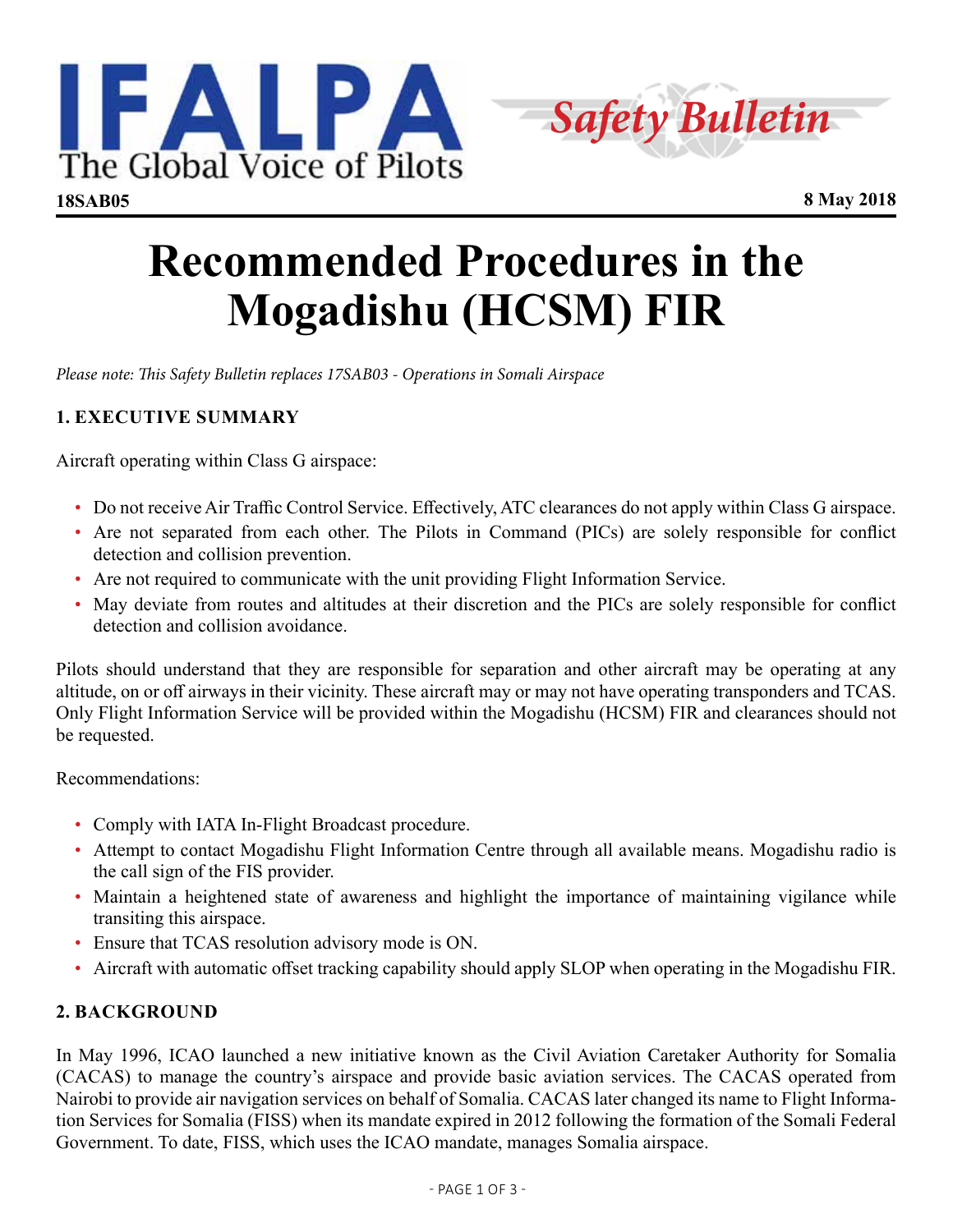

In December 2017, the Somali government announced that it has officially regained control and management of its airspace after 27 years being run by ICAO regional office in Nairobi. The FISS office will completely move over to Mogadishu from mid-January 2018, and that equipment currently installed at the Nairobi FISS office will be dismantled and installed at other 'Somalia' aviation centers by March 2018 (possibly July 2018).

Once again, IFALPA has been made aware of the undesirable situation in the Mogadishu (Somalia) FIR. Event report trends indicate that flight crews and service providers may not be sufficiently familiar with the special considerations applicable to operations in uncontrolled airspace, such as Somalia's Class G Airspace. The resulting confusion, coupled with other challenges, such as communication system failures, is increasing the risk of a mid-air collision occurring in that area.

## **3. CLASS G AIRSPACE**

ICAO defines Class G airspace as airspace where:

- IFR and VFR flights are permitted and receive flight information service if requested.
- Flight Information Service a service provided to give advice and information useful for the safe and efficient conduct of flights.
- 3.1 Aircraft operating within Class G airspace:
	- **Do not receive Air Traffic Control Service**. Effectively, ATC clearances do not apply within Class G airspace.
	- **Are not separated from each other**. The Pilot in Command (PIC) is solely responsible for detection and collision prevention.
	- Are not required to communicate with the unit providing Flight Information Service. Considering this point, PICs should be aware that some aircraft in their vicinity may not be in communication with Mogadishu Radio.
	- May deviate from routes and altitudes at their discretion and the PICs are solely responsible for conflict detection and collision avoidance.
- 3.2 Flight information service provided to flights shall include the provision of information concerning:
	- Weather conditions reported or forecast at departure, destination, and alternate aerodromes.
	- Collision hazards to aircraft operating in such airspace.

#### *Note 1.*

*Collision hazard information, including only known aircraft, the presence of which might constitute a collision hazard to the aircraft informed, will sometimes be incomplete and air traffic services cannot assume responsibility for its issuance at all times or for its accuracy.* 

#### *Note 2.*

*When there is a need to supplement collision hazard information provided in compliance with the above, or in case of temporary disruption of flight information service, traffic information broadcasts by aircraft may be applied in designated airspaces.*